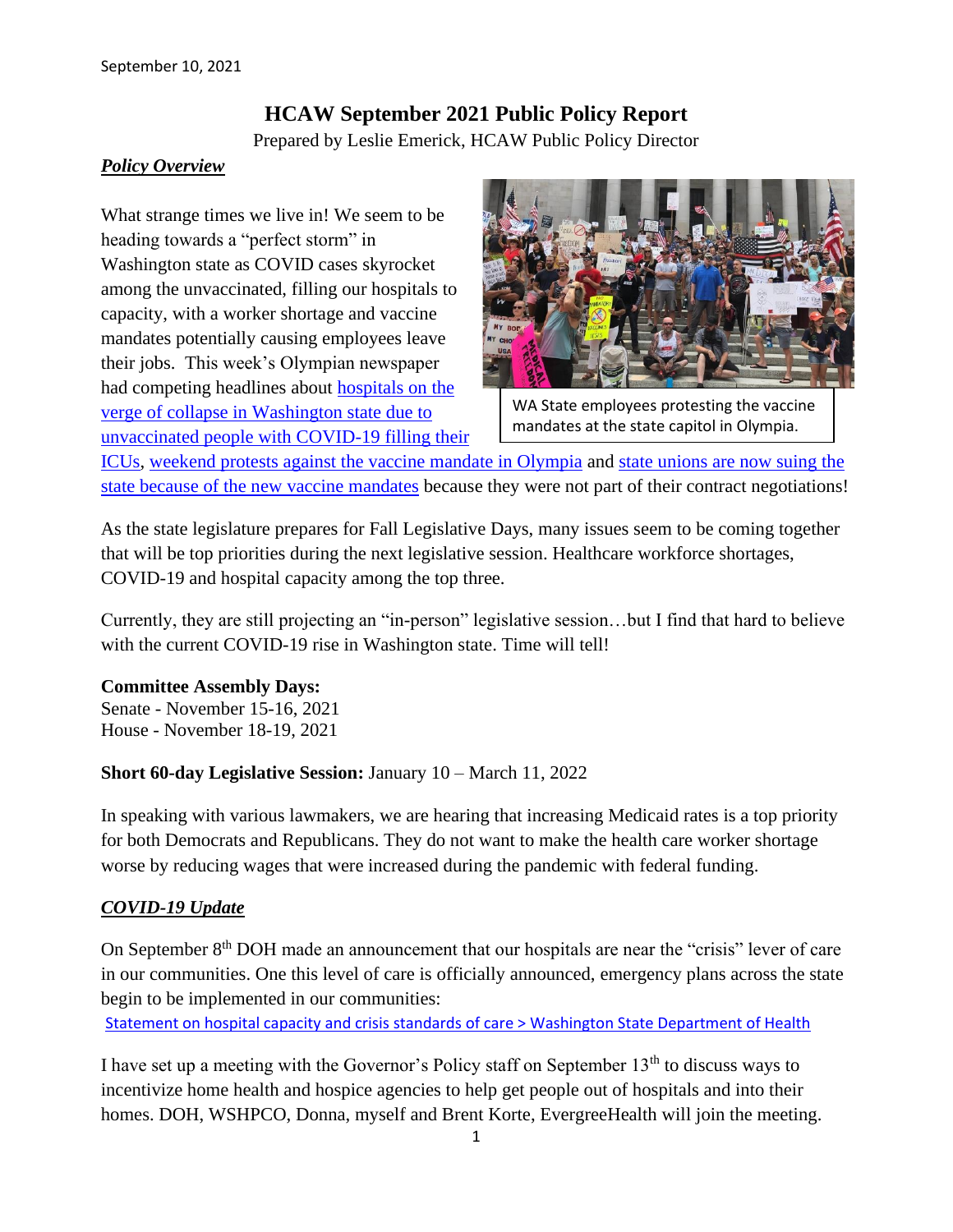The Delta variant of COVID-19 is rapidly spreading across the state with cases and hospital admissions at their highest levels to-date. About 98% of cases are estimated to be caused by the Delta variant and most related hospitalizations are with people who are unvaccinated. More COVID-19 data can be found on the [DOH data dashboard.](https://www.doh.wa.gov/Emergencies/COVID19/DataDashboard)

Most providers in the Washington state health care system are supportive of the vaccine mandates and in particular the WA State Hospital Association. Many of our large hospital systems have also implemented vaccine mandates such as PeaceHealth, Providence and Kaiser Permanente…but we have some smaller agencies, especially in our more rural areas that are being heavily impacted by the vaccine mandate with up to 10-20% of the staff refusing to get the vaccine by the October  $18<sup>th</sup>$ deadline. As you can imagine, that could have devastating impacts on smaller agencies. Sadly, our more rural populations have shown the greatest reluctance to get vaccinated and many are being heavily impacted by outbreaks in their communities. COVID-19 deaths overwhelm morgue in [Cowlitz County -](https://www.columbian.com/news/2021/sep/08/covid-19-deaths-overwhelm-morgue-in-cowlitz-county/) The Columbian

#### **Here are links to the Governor's Vaccine Mandates:**

[COVID-19 Vaccination Requirement \(Proclamation 21-14\) for health care providers, workers and](https://www.doh.wa.gov/Portals/1/Documents/1600/coronavirus/505-160-VaccinationRequirementFAQs.pdf)  [settings \(wa.gov\)](https://www.doh.wa.gov/Portals/1/Documents/1600/coronavirus/505-160-VaccinationRequirementFAQs.pdf) released on August 9, 2021, requires health care providers, which is defined broadly to include not only licensed health care providers but also all employees, contractors, volunteers, and providers of goods and services who work in a health care setting, to be fully vaccinated against COVID-19 by October 18, 2021. It also requires operators of health care settings to verify the vaccination status of a) Every employee, volunteer, and contractor who works in the health care setting, whether or not they are licensed or providing health care services, and b) Every employee, volunteer, and contractor who provides health care services for the health care setting.

Interestingly, home care, home health and hospice were specifically called out in the first proclamation which cause a great deal of confusion. The key word being "providing personal care in a person's home".

"Health Care Provider" does not include, for purposes of this order:

- Individual providers, as defined in RCW 74.39A.240;
- Providers of personal care in a person's home, such as home care, home health or hospice care;
- Providers who are not actively practicing or providing services; and

• Providers who provide services only at one or more of the settings that are expressly excluded from the list of Health Care Settings under this order.

After the Proclamation came out there was an article in the Olympian newspaper and a quote from the Governor's Communications staff, Mike Faulk, Deputy Communications Director, that was quite misleading. ["We are exempting home care, home health and home hospice workers," he wrote](https://gcc02.safelinks.protection.outlook.com/?url=https%3A%2F%2Fwww.theolympian.com%2Fnews%2Fcoronavirus%2Farticle253378868.html&data=04%7C01%7Ctara.lee%40gov.wa.gov%7Ca00db76c4aaa470d1e4808d95cf2a5ef%7C11d0e217264e400a8ba057dcc127d72d%7C0%7C0%7C637643019648796518%7CUnknown%7CTWFpbGZsb3d8eyJWIjoiMC4wLjAwMDAiLCJQIjoiV2luMzIiLCJBTiI6Ik1haWwiLCJXVCI6Mn0%3D%7C2000&sdata=uplUIN34TFns2tMWDDwqz0%2FhA39Zhywl3WKte8NOW9Y%3D&reserved=0)  [via email in response to questions Monday from The News Tribune. "But individual providers](https://gcc02.safelinks.protection.outlook.com/?url=https%3A%2F%2Fwww.theolympian.com%2Fnews%2Fcoronavirus%2Farticle253378868.html&data=04%7C01%7Ctara.lee%40gov.wa.gov%7Ca00db76c4aaa470d1e4808d95cf2a5ef%7C11d0e217264e400a8ba057dcc127d72d%7C0%7C0%7C637643019648796518%7CUnknown%7CTWFpbGZsb3d8eyJWIjoiMC4wLjAwMDAiLCJQIjoiV2luMzIiLCJBTiI6Ik1haWwiLCJXVCI6Mn0%3D%7C2000&sdata=uplUIN34TFns2tMWDDwqz0%2FhA39Zhywl3WKte8NOW9Y%3D&reserved=0)  [providing health care, rather than personal care, would still be covered. For example, a physical](https://gcc02.safelinks.protection.outlook.com/?url=https%3A%2F%2Fwww.theolympian.com%2Fnews%2Fcoronavirus%2Farticle253378868.html&data=04%7C01%7Ctara.lee%40gov.wa.gov%7Ca00db76c4aaa470d1e4808d95cf2a5ef%7C11d0e217264e400a8ba057dcc127d72d%7C0%7C0%7C637643019648796518%7CUnknown%7CTWFpbGZsb3d8eyJWIjoiMC4wLjAwMDAiLCJQIjoiV2luMzIiLCJBTiI6Ik1haWwiLCJXVCI6Mn0%3D%7C2000&sdata=uplUIN34TFns2tMWDDwqz0%2FhA39Zhywl3WKte8NOW9Y%3D&reserved=0)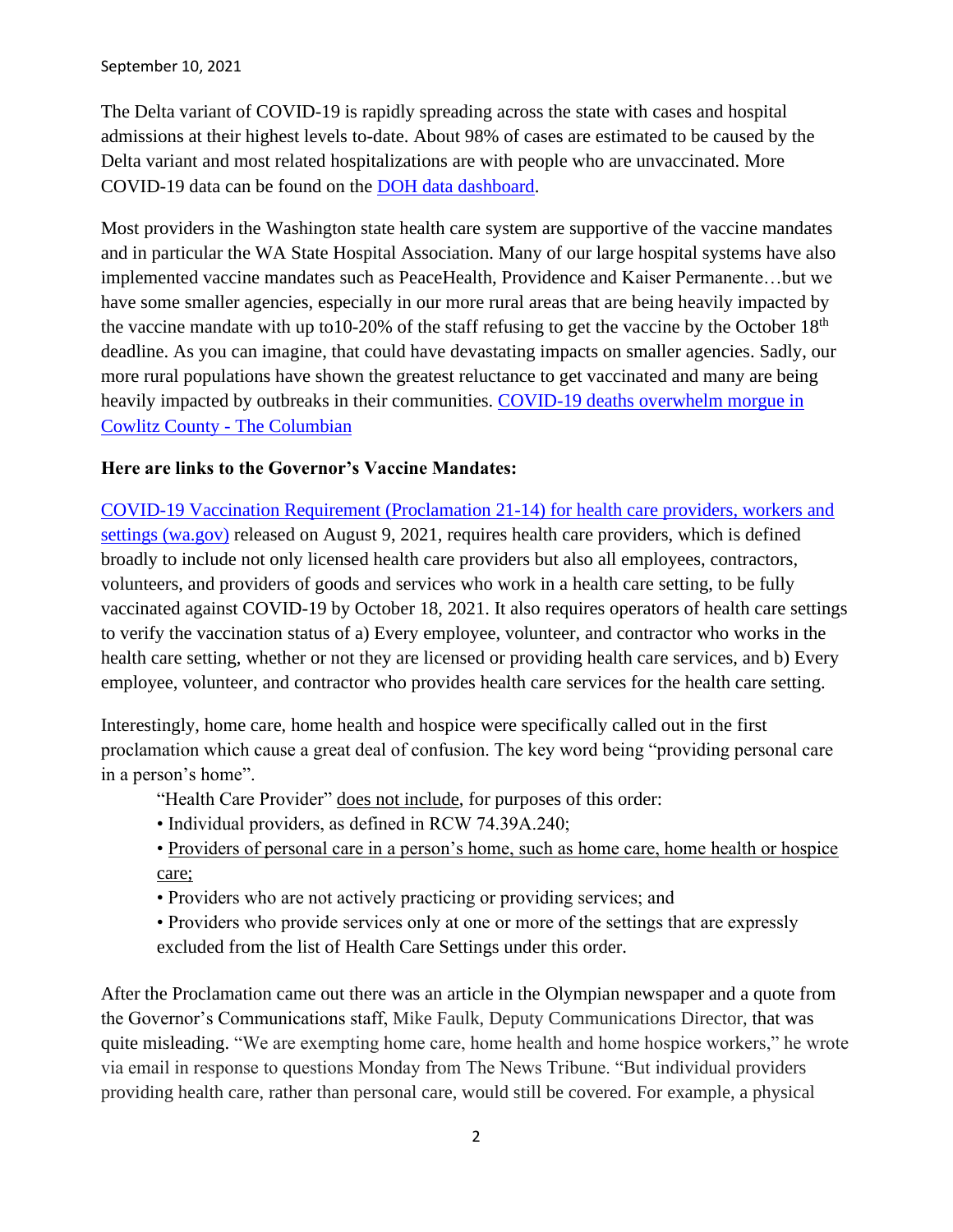[therapist providing health care in the home would be included." Here is a link to the full article;](https://gcc02.safelinks.protection.outlook.com/?url=https%3A%2F%2Fwww.theolympian.com%2Fnews%2Fcoronavirus%2Farticle253378868.html&data=04%7C01%7Ctara.lee%40gov.wa.gov%7Ca00db76c4aaa470d1e4808d95cf2a5ef%7C11d0e217264e400a8ba057dcc127d72d%7C0%7C0%7C637643019648796518%7CUnknown%7CTWFpbGZsb3d8eyJWIjoiMC4wLjAwMDAiLCJQIjoiV2luMzIiLCJBTiI6Ik1haWwiLCJXVCI6Mn0%3D%7C2000&sdata=uplUIN34TFns2tMWDDwqz0%2FhA39Zhywl3WKte8NOW9Y%3D&reserved=0)  [ww.theolympian.com/news/coronavirus/article253378868.html](https://gcc02.safelinks.protection.outlook.com/?url=https%3A%2F%2Fwww.theolympian.com%2Fnews%2Fcoronavirus%2Farticle253378868.html&data=04%7C01%7Ctara.lee%40gov.wa.gov%7Ca00db76c4aaa470d1e4808d95cf2a5ef%7C11d0e217264e400a8ba057dcc127d72d%7C0%7C0%7C637643019648796518%7CUnknown%7CTWFpbGZsb3d8eyJWIjoiMC4wLjAwMDAiLCJQIjoiV2luMzIiLCJBTiI6Ik1haWwiLCJXVCI6Mn0%3D%7C2000&sdata=uplUIN34TFns2tMWDDwqz0%2FhA39Zhywl3WKte8NOW9Y%3D&reserved=0)

This led me to immediately contact the Governor's office set up a meeting with Amber Leaders, Governor's Senior Health Policy Staff, to discuss the issue as soon as possible to assure no further misinformation was spread. We met with Amber on Friday, August  $13<sup>th</sup>$  in the morning and had a good discussion about the nuances involved with providing "personal care" in these settings. She was very receptive and asked that we submit our questions to her and DOH staff to assure that these clarifications made it into the FAQ's that were being developed as we spoke. The three in-home services associations agreed on our questions and sent them to the Governor's staff and DOH. Here are the questions we submitted to Amber and DOH:

- Who specifically is included/excluded in the mandate that impacts in-home services providers (home care, home health and hospice)?
	- o Are you referring only to home health or hospice aides who may provide personal care? Home health and hospice typically provide medical services in the home. Other disciplines can include nurses, PT, OT, SLP, MSW, chaplains, volunteers depending on license type.
- Does the mandate include office staff for in-home services agencies licensed under DOH and RCW 70.127? All in-home services agencies have an office facility that they use to send workers to and from their jobs. These workers do not have patient contact.
- In terms of the exclusion for Individual Providers (IPs) under the state's Medicaid program, does it include Medicaid approved home care agencies that provide care in the home or just IPs?
- What about home health agencies that provide private duty nursing to medically fragile children and adults in their homes? Will their staff be required to get vaccinated?
- Home care agencies in our state also have a large private pay component with agencies that are regulated by DOH, but are not Individual Providers (IPs). Will private pay home care agencies who provide personal services in the home be required to be vaccinated? How about their office staff?
- Some of our agencies provide care in ALFs, AFHs and SNFs. Will these staff have to meet the vaccine mandate?
- Is the Governor's Proclamation requirements based on CDC recommendations?

DOH included most of the answers in there FAQ: COVID-19 vaccine requirement for health care [providers FAQs.](https://lnks.gd/l/eyJhbGciOiJIUzI1NiJ9.eyJidWxsZXRpbl9saW5rX2lkIjoxMDEsInVyaSI6ImJwMjpjbGljayIsImJ1bGxldGluX2lkIjoiMjAyMTA4MTcuNDQ2Njc0MzEiLCJ1cmwiOiJodHRwczovL2djYzAyLnNhZmVsaW5rcy5wcm90ZWN0aW9uLm91dGxvb2suY29tLz91cmw9aHR0cHMlM0ElMkYlMkZ3d3cuZG9oLndhLmdvdiUyRlBvcnRhbHMlMkYxJTJGRG9jdW1lbnRzJTJGMTYwMCUyRmNvcm9uYXZpcnVzJTJGNTA1LTE2MC1WYWNjaW5hdGlvblJlcXVpcmVtZW50RkFRcy5wZGYmZGF0YT0wNCU3QzAxJTdDQWxlamFuZHJvLkxlJTQwZG9oLndhLmdvdiU3QzM2YjZlNDFkYzYxYjQ1MmIwM2RhMDhkOTYxOTRkMWVmJTdDMTFkMGUyMTcyNjRlNDAwYThiYTA1N2RjYzEyN2Q3MmQlN0MwJTdDMCU3QzYzNzY0ODExNDA4MDEyOTA2MiU3Q1Vua25vd24lN0NUV0ZwYkdac2IzZDhleUpXSWpvaU1DNHdMakF3TURBaUxDSlFJam9pVjJsdU16SWlMQ0pCVGlJNklrMWhhV3dpTENKWFZDSTZNbjAlM0QlN0MxMDAwJnNkYXRhPUVpRkdJem9JdGRCNmFmTFdBWHo1NTFCOSUyQk1tbHdTdXZ5TEklMkJmRnJ2bmI4JTNEJnJlc2VydmVkPTAifQ.6HfByLfowz526NRlv8a2J8a43urPikY43NFW5Tqn6yE/s/716477290/br/111032598804-l) DOH is currently working on another FAQ update that will be out soon.

On August 20, 2021, Governor Inslee issued a [revised version of his vaccination mandate.](https://urldefense.proofpoint.com/v2/url?u=https-3A__www.governor.wa.gov_sites_default_files_proclamations_21-2D14.1-2520-2D-2520COVID-2D19-2520Vax-2520Washington-2520Amendment.pdf&d=DwMFAg&c=KoC5GYBOIefzxGAm2j6cjFf-Gz7ANghQIP9aFG9DuBs&r=JFSX2FZr_wMld8njq9RXTR5nVpfLZCXhK8TJJ2jqEeE&m=xMR3j5DPx4RvwdqzcoI-AL7HHvlOlGaCtpeGgeV2GhQ&s=9ZLCNdlkGIxoFQrqnDJyVHtkC44-a2rYs4zje-868pA&e=) The Proclamation had several revisions of which long term care providers should be aware according to the [WA Health Care Association \(WHCA\)](https://www.whca.org/covid-19-resources/) who represents assisted living and nursing homes in Washington state.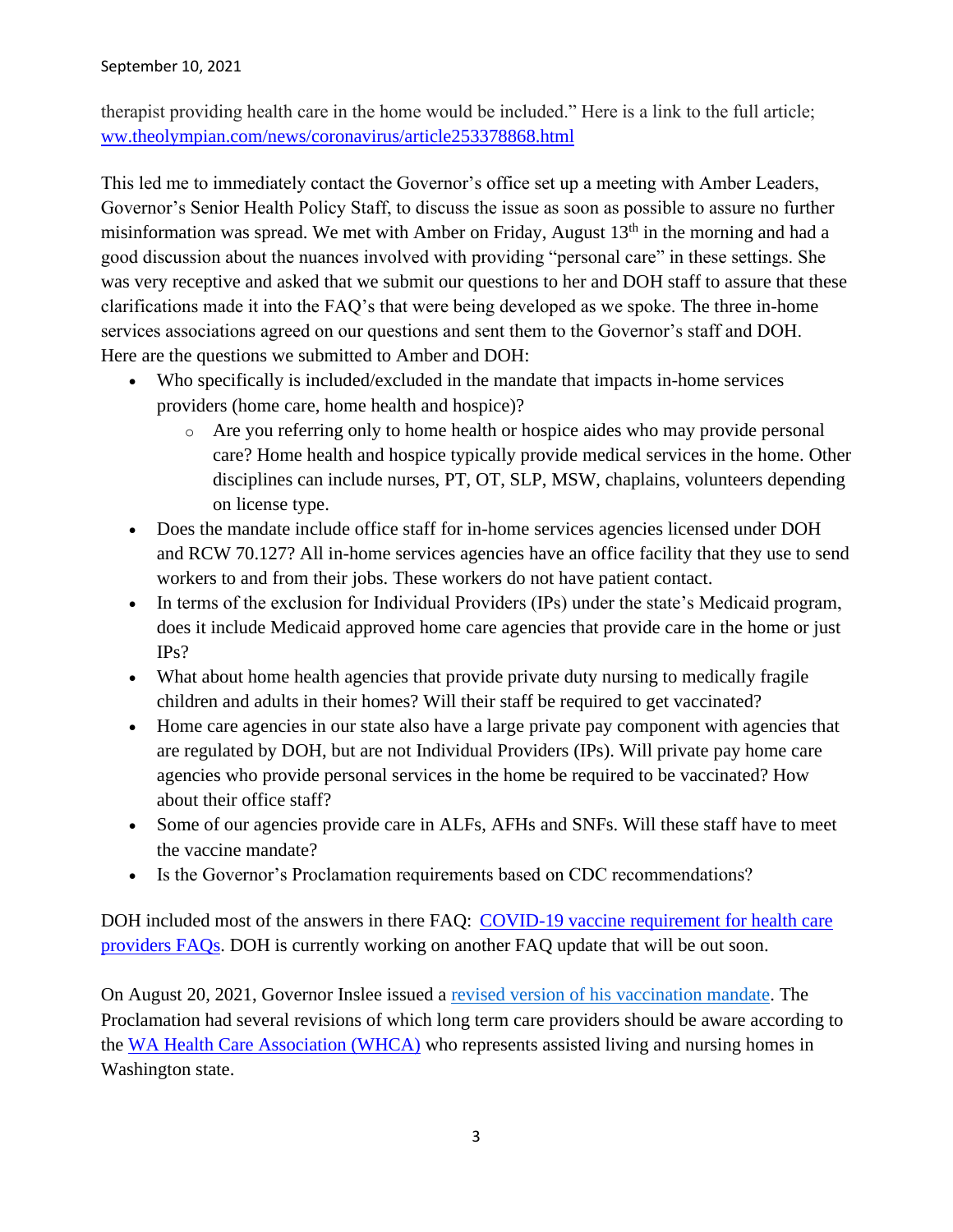The most important revision addresses the vaccination requirements for contractors. Under the newly revised Proclamation, the operators of Health Care Settings may elect to require the contractor or the actual company employing the contractor to assume responsibility for the vaccination verification and the reasonable accommodation requirements. The revised Proclamation provides a detailed explanation of the steps that must be taken by contractors to satisfy the proof of vaccination requirements for Health Care Settings. In addition, any Health Care Setting electing to require contractors to assume responsibility for vaccination and accommodation retains the right to investigate the contractor's compliance and to withdraw the election at any time.

In addition, [the revised Proclamation](https://urldefense.proofpoint.com/v2/url?u=https-3A__www.governor.wa.gov_sites_default_files_proclamations_21-2D14.1-2520-2D-2520COVID-2D19-2520Vax-2520Washington-2520Amendment.pdf&d=DwMFAg&c=KoC5GYBOIefzxGAm2j6cjFf-Gz7ANghQIP9aFG9DuBs&r=JFSX2FZr_wMld8njq9RXTR5nVpfLZCXhK8TJJ2jqEeE&m=xMR3j5DPx4RvwdqzcoI-AL7HHvlOlGaCtpeGgeV2GhQ&s=9ZLCNdlkGIxoFQrqnDJyVHtkC44-a2rYs4zje-868pA&e=) also clarifies who qualifies as an "on-site volunteer" and "onsite contractor." An "on-site volunteer" and "on-site contractor" includes "A volunteer or contractor who is reasonably likely or contractually obligated to engage in or in fact engages in work while physically present at a building, facility, jobsite, project site, unit, or other defined area owned, leased, or occupied by an operator of a Health Care Setting".

**Behavioral Health Impacts of COVID-19 Fifth Wave:** Below is an excerpt from the article by the Office of Behavioral Health sharing the effects of the 5th wave of COVID-19 and how can create a "disaster cascade". Read more in the attached article.

**Background**: "A secondary disaster impact, or disaster cascade, is often related to or triggered by the initial impact of a disaster. It may be caused by additional pandemic waves, economic hardships (unemployment, bankruptcy, eviction, food insecurity, etc.), and social and political disturbances (violence, civil unrest, protests, etc.) The fifth wave of infections could trigger a disaster cascade broadly across the state in terms of behavioral health symptoms, but particularly among healthcare workers, public health personnel, essential workers, and others who have been directly involved in the pandemic response since early 2020." [COVID-19\\_Fifth\\_Wave\\_FINAL.pdf](https://nam12.safelinks.protection.outlook.com/?url=https%3A%2F%2Flnks.gd%2Fl%2FeyJhbGciOiJIUzI1NiJ9.eyJidWxsZXRpbl9saW5rX2lkIjoxMDAsInVyaSI6ImJwMjpjbGljayIsImJ1bGxldGluX2lkIjoiMjAyMTA4MjUuNDUwNTE1NDEiLCJ1cmwiOiJodHRwczovL2NvbnRlbnQuZ292ZGVsaXZlcnkuY29tL2F0dGFjaG1lbnRzL1dBRE9ILzIwMjEvMDgvMjUvZmlsZV9hdHRhY2htZW50cy8xOTE2MzY5L0NPVklELTE5X0ZpZnRoX1dhdmVfRklOQUwucGRmIn0.Ig4EPCMVvYernJcn3pSwu4M0tLEC2pBhYECaNxAD90E%2Fs%2F717258116%2Fbr%2F111428115900-l&data=04%7C01%7Csusansauder%40yvmh.org%7C1f16945ce10540bac4e308d968188582%7Cbb8fe7e2565746088c1bacdef0e5e69c%7C0%7C0%7C637655277002668089%7CUnknown%7CTWFpbGZsb3d8eyJWIjoiMC4wLjAwMDAiLCJQIjoiV2luMzIiLCJBTiI6Ik1haWwiLCJXVCI6Mn0%3D%7C1000&sdata=Xf7lu8uYxi9R2loZqqcyKHa8HsM1ImDVZqmn7NfqE30%3D&reserved=0)

**State Law Enforcement and Wellness Checks:** A new hot topic that has come up is that various law enforcement agencies around the state are refusing to do wellness checks in the community stating that the laws now preclude them from doing so. The WA State Attorney General disagrees with this approach and has submitted a memo which is included in the article below further detailing. Much of the discrepancy in interpretations has centered on [HB 1310,](https://app.leg.wa.gov/billsummary?BillNumber=1310&Year=2021&Initiative=false) which sets a statewide standard for police use of force and establishes an expectation of "reasonable care" for officers. I am hearing that there may be clarifying legislation coming in 2022. <https://www.theolympian.com/news/state/washington/article253289628.html>

**DSHS Update on HB 1310 concerning permissible uses of force by law enforcement and correctional officers:** HB 1310 became effective on July 25, 2021, requiring police and sheriffs' offices across the state to adjust the way they do their work. Some law enforcement agencies have publicly stated that they will not respond to calls involving public health and care tasks.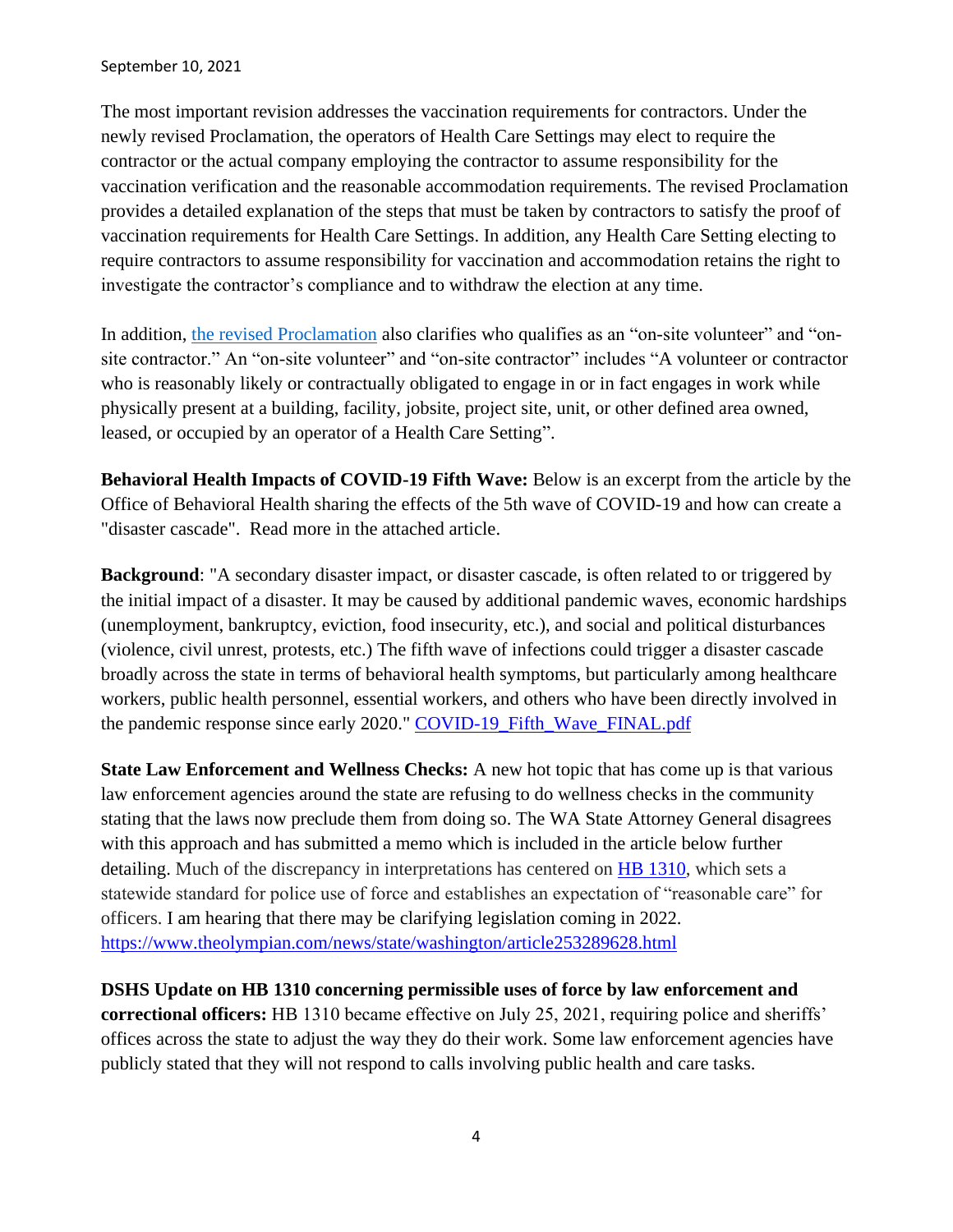Some local law enforcement agencies have interpreted the legislation to mean they can only respond to calls reporting crimes. House Bill 1310 limits when police use force and requires peace officers to, "… exhaust all viable and appropriate de-escalation tactics prior to using any physical force… and leaving the area if there is no threat of imminent harm and no crime has been committed or is about to be committed." *[House Bill 1310](https://lnks.gd/l/eyJhbGciOiJIUzI1NiJ9.eyJidWxsZXRpbl9saW5rX2lkIjoxMDAsInVyaSI6ImJwMjpjbGljayIsImJ1bGxldGluX2lkIjoiMjAyMTA5MTAuNDU3NDc2MTEiLCJ1cmwiOiJodHRwczovL2NvbnRlbnQuZ292ZGVsaXZlcnkuY29tL2F0dGFjaG1lbnRzL1dBRFNIU0REQS8yMDIxLzA5LzA5L2ZpbGVfYXR0YWNobWVudHMvMTkzMDE3NS9Ib3VzZSUyMEJpbGwlMjAxMzEwLnBkZiJ9.J2h_I7c8klZ_G3Ke_ywVfti2U9z2SeiVCcIDUSFL-_4/s/815324957/br/112177341243-l)*

### *State Board of Health*

**COVID-19 Reporting Emergency Rule Making (CR-103E):** WAC 246-101-017, Novel coronavirus (SARS-CoV-2), coronavirus disease 2019 (COVID-19) reporting. The WA State Board of Health has adopted a fourth emergency rule to continue to designate COVID-19 as a notifiable condition and extends reporting requirements for health care providers, health care facilities, laboratories, local health jurisdictions, and the Department of Agriculture to report certain data with each COVID-19 test, including test results, relevant demographic details (e.g., patient's age, race, ethnicity, sex), and additional information. The rule allows for certain waivers by a local health officer. The rule establishes what testing and demographic data need to be reported as well as the timing and mechanism of reporting in accordance with Public Law 116-136, § 18115(a), the Coronavirus Aid, Relief, and Economic Security (CARES) Act filed as [WSR# 21-16-014.](https://lnks.gd/l/eyJhbGciOiJIUzI1NiJ9.eyJidWxsZXRpbl9saW5rX2lkIjoxMDcsInVyaSI6ImJwMjpjbGljayIsImJ1bGxldGluX2lkIjoiMjAyMTA4MTMuNDQ1MzcwODEiLCJ1cmwiOiJodHRwczovL3d3dy5kb2gud2EuZ292L1BvcnRhbHMvMS9Eb2N1bWVudHMvMTEwMC8yMTE2L0NPVklEMTlfV1NSMjExNjAxNFNCT0hjb3ZpZHJlcG9ydGluZzR0aDEwM0VmaW5hbF8yMDIxMDcyMy5wZGYifQ.iAj9ksTkpxI3n3Fwz7oaFgAPHVbWygCc7eLCTluq0TY/s/717258116/br/110879746830-l)

### *Department of Health (DOH)*

I recently attended two meetings with DOH where they discussed their budget priories and decision packages for the next legislative session. There is nothing directly related to hospice and palliative care, but there will be updates to current Boards and Commissions for nurses, physicians and others. Here is their legislative agenda if you are interested:



**PPE Available from the State:** The state personal protective equipment (PPE) stockpile (referred to as "the backstop") has been available to help support state agencies, counties, tribes and other partners through the COVID-19 pandemic. The state backstop will be available to meet COVID-19 PPE requests through Oct. 31, 2021. Now is the time to submit requests for PPE through your county emergency managers. For information, please visit the [Department of Health PPE website.](https://na01.safelinks.protection.outlook.com/?url=https%3A%2F%2Flnks.gd%2Fl%2FeyJhbGciOiJIUzI1NiJ9.eyJidWxsZXRpbl9saW5rX2lkIjoxMDIsInVyaSI6ImJwMjpjbGljayIsImJ1bGxldGluX2lkIjoiMjAyMTA4MjAuNDQ4Mzk0NzEiLCJ1cmwiOiJodHRwczovL3d3dy5kb2gud2EuZ292L0Fib3V0VXMvUHJvZ3JhbXNhbmRTZXJ2aWNlcy9FbWVyZ2VuY3lQcmVwYXJlZG5lc3NhbmRSZXNwb25zZS9QUEVCYWNrc3RvcCNoZWFkaW5nOTA4MjQifQ.tl6sF4zJ_WWr_Nz1IC6J2lL24Ne9snmqovVoiwuwv20%2Fs%2F716479064%2Fbr%2F111217652096-l&data=04%7C01%7C%7C716cc12681834c9b1b8b08d96400e775%7C84df9e7fe9f640afb435aaaaaaaaaaaa%7C1%7C0%7C637650777307601406%7CUnknown%7CTWFpbGZsb3d8eyJWIjoiMC4wLjAwMDAiLCJQIjoiV2luMzIiLCJBTiI6Ik1haWwiLCJXVCI6Mn0%3D%7C1000&sdata=qV9nz2iGbtg2I05REx3ZQEYiE2Y3Y6iwYWr0mEM8mrQ%3D&reserved=0)

**How to Order:** Contact your [local county emergency management](https://na01.safelinks.protection.outlook.com/?url=https%3A%2F%2Flnks.gd%2Fl%2FeyJhbGciOiJIUzI1NiJ9.eyJidWxsZXRpbl9saW5rX2lkIjoxMDEsInVyaSI6ImJwMjpjbGljayIsImJ1bGxldGluX2lkIjoiMjAyMTA4MjAuNDQ4Mzk0NzEiLCJ1cmwiOiJodHRwczovL2FjY2Vzcy53YS5nb3YvdG9waWNzL2VtZXJnZW5jeS9yZXNvdXJjZXMvQ29udGFjdC9MaXN0Lmh0bWwifQ.8msIUdxOz4HVKkm453mg56smj0j-fmz2DoWT83yYmgc%2Fs%2F716479064%2Fbr%2F111217652096-l&data=04%7C01%7C%7C716cc12681834c9b1b8b08d96400e775%7C84df9e7fe9f640afb435aaaaaaaaaaaa%7C1%7C0%7C637650777307601406%7CUnknown%7CTWFpbGZsb3d8eyJWIjoiMC4wLjAwMDAiLCJQIjoiV2luMzIiLCJBTiI6Ik1haWwiLCJXVCI6Mn0%3D%7C1000&sdata=U0H%2Fj5JIWzM4pTv9k9EaV93D1oEdqn5sZoBwqd5F%2B8s%3D&reserved=0) agency to determine how orders should be placed with them; they are able to answer questions about the forms and ordering process.

### **Facility Enforcement Framework Presentation & Stakeholder Session (August 30. 2021)**

### *Background:*

In 2020, [HB2426](https://lnks.gd/l/eyJhbGciOiJIUzI1NiJ9.eyJidWxsZXRpbl9saW5rX2lkIjoxMDIsInVyaSI6ImJwMjpjbGljayIsImJ1bGxldGluX2lkIjoiMjAyMTA4MTguNDQ3NDQzNTEiLCJ1cmwiOiJodHRwczovL2djYzAyLnNhZmVsaW5rcy5wcm90ZWN0aW9uLm91dGxvb2suY29tLz91cmw9aHR0cCUzQSUyRiUyRmxhd2ZpbGVzZXh0LmxlZy53YS5nb3YlMkZiaWVubml1bSUyRjIwMTktMjAlMkZQZGYlMkZCaWxscyUyRlNlc3Npb24lMjUyMExhd3MlMkZIb3VzZSUyRjI0MjYtUy5TTC5wZGYlM0ZxJTNEMjAyMTA4MTcxNTUwMDkmZGF0YT0wNCU3QzAxJTdDQWxlamFuZHJvLkxlJTQwZG9oLndhLmdvdiU3QzBmN2JmZWU5ZmMwMzRmYWRlNmIxMDhkOTYyOGI1MTRiJTdDMTFkMGUyMTcyNjRlNDAwYThiYTA1N2RjYzEyN2Q3MmQlN0MwJTdDMCU3QzYzNzY0OTE3Mjc2NzA0MTYwNiU3Q1Vua25vd24lN0NUV0ZwYkdac2IzZDhleUpXSWpvaU1DNHdMakF3TURBaUxDSlFJam9pVjJsdU16SWlMQ0pCVGlJNklrMWhhV3dpTENKWFZDSTZNbjAlM0QlN0MxMDAwJnNkYXRhPVAwaGRHdlRxeFpxam1JTng4RnZiJTJCMjEyWUlHUndwZ2k3ZGNUNzZ0d1RJYyUzRCZyZXNlcnZlZD0wIn0.abTJBsNRz7jdnXd8d_O7aHxJLHLw6EYiYfT3SFqeY80/s/717258116/br/111111813345-l) passed requiring the department to conduct a review of the statutes for health care facilities licensed by the department, and to identify opportunities to consolidate and standardize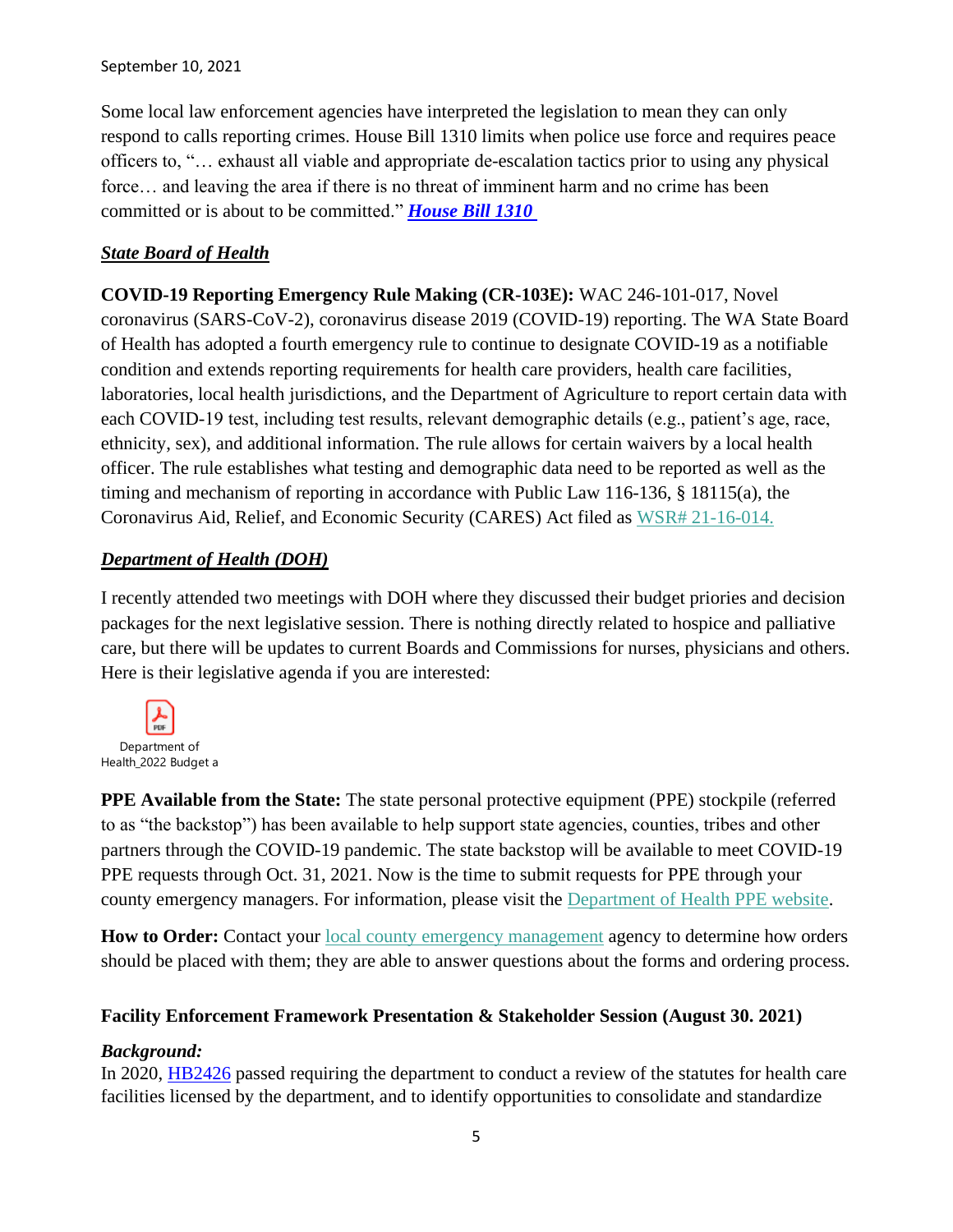licensing and enforcement requirements. The bill also directed DOH to work with stakeholders and the Washington State Legislature to create a uniform health care facility enforcement act for the 2021 legislative session. HB2426 also established new enforcement tools for psychiatric hospitals.

The department began stakeholder work last summer to develop recommendations as required by HB 2426. We also provided a preliminary report to the legislature in December 2020. However, the COVID-19 pandemic has continued to redirect many of our resources towards the response and away from other policy work. While this work is also important, the department has had to make many difficult decisions on where to focus our efforts.

During the 2021 session, the legislature chose to pass a second bill establishing new enforcement tools for acute care hospitals, [HB1148.](https://lnks.gd/l/eyJhbGciOiJIUzI1NiJ9.eyJidWxsZXRpbl9saW5rX2lkIjoxMDMsInVyaSI6ImJwMjpjbGljayIsImJ1bGxldGluX2lkIjoiMjAyMTA4MTguNDQ3NDQzNTEiLCJ1cmwiOiJodHRwczovL2djYzAyLnNhZmVsaW5rcy5wcm90ZWN0aW9uLm91dGxvb2suY29tLz91cmw9aHR0cCUzQSUyRiUyRmxhd2ZpbGVzZXh0LmxlZy53YS5nb3YlMkZiaWVubml1bSUyRjIwMjEtMjIlMkZQZGYlMkZCaWxscyUyRkhvdXNlJTI1MjBQYXNzZWQlMjUyMExlZ2lzbGF0dXJlJTJGMTE0OC1TMi5QTC5wZGYlM0ZxJTNEMjAyMTA4MTcxNTUyMjkmZGF0YT0wNCU3QzAxJTdDQWxlamFuZHJvLkxlJTQwZG9oLndhLmdvdiU3QzBmN2JmZWU5ZmMwMzRmYWRlNmIxMDhkOTYyOGI1MTRiJTdDMTFkMGUyMTcyNjRlNDAwYThiYTA1N2RjYzEyN2Q3MmQlN0MwJTdDMCU3QzYzNzY0OTE3Mjc2NzA1MTU2MCU3Q1Vua25vd24lN0NUV0ZwYkdac2IzZDhleUpXSWpvaU1DNHdMakF3TURBaUxDSlFJam9pVjJsdU16SWlMQ0pCVGlJNklrMWhhV3dpTENKWFZDSTZNbjAlM0QlN0MxMDAwJnNkYXRhPXNHVHFabEFWV0ZiUyUyRjJzMkVWQzNmMTZWUk1GVXBzMzZkVkJSRiUyQklyMHJVJTNEJnJlc2VydmVkPTAifQ.G83TzBcUhJlgrxjQydN3qVdx9VEx_TrlfaWijE7x53A/s/717258116/br/111111813345-l) This bill was closely modeled on the psychiatric hospital bill and has now given us two bills to consider as a framework when establishing enforcement recommendations for other facility types. Using that framework, we have determined which facility laws have limited options for taking action, short of revocation or suspension of a license, and are proposing recommendations for adding options that would allow more flexibility in working with facilities to resolve compliance issues.

### *Focus of Feedback Sessions:*

We do want to recognize that facilities are facing many challenges at this time, including workforce shortages and capacity issues, and time is a valuable commodity right now. These feedback session specifically included home health, home care and hospice. We are hoping for more consistency and flexibility for enforcement. I weighed in with a comment on liking the ability to receive technical assistance for agencies. We field a lot of questions about compliance with DOH and staff is suggesting that they are able to contact DOH directly without repercussions. (John Hilger, In-Home Services Program Manager - john.hilger@doh.wa.gov) If you have any questions about these sessions, please contact [FacilitiesFeedback@doh.wa.gov.](mailto:FacilitiesFeedback@doh.wa.gov)

[L&I and DOH Respirator and PPE for In-Home Care Agencies: Employer responsibilities for](https://lnks.gd/l/eyJhbGciOiJIUzI1NiJ9.eyJidWxsZXRpbl9saW5rX2lkIjoxNDQsInVyaSI6ImJwMjpjbGljayIsImJ1bGxldGluX2lkIjoiMjAyMTA4MjcuNDUxNTMzMzEiLCJ1cmwiOiJodHRwczovL3d3dy5kb2gud2EuZ292L1BvcnRhbHMvMS9Eb2N1bWVudHMvMTYwMC9jb3JvbmF2aXJ1cy80MjAtMzI5LVJlc3BpcmF0b3JQUEVJbkhvbWVDYXJlLnBkZiJ9.okbTUuSpEx9EnIJzPF5PqoeOMVpuin4uAm8Q_x3sA5U/s/717258116/br/111535260047-l)  [respiratory protection program and provision of personal protective equipment \(PPE\) \(wa.gov\)](https://lnks.gd/l/eyJhbGciOiJIUzI1NiJ9.eyJidWxsZXRpbl9saW5rX2lkIjoxNDQsInVyaSI6ImJwMjpjbGljayIsImJ1bGxldGluX2lkIjoiMjAyMTA4MjcuNDUxNTMzMzEiLCJ1cmwiOiJodHRwczovL3d3dy5kb2gud2EuZ292L1BvcnRhbHMvMS9Eb2N1bWVudHMvMTYwMC9jb3JvbmF2aXJ1cy80MjAtMzI5LVJlc3BpcmF0b3JQUEVJbkhvbWVDYXJlLnBkZiJ9.okbTUuSpEx9EnIJzPF5PqoeOMVpuin4uAm8Q_x3sA5U/s/717258116/br/111535260047-l) – Updates to section #4 regarding fit-tested respirators.

**In-Home Services Rules**: DOH plans to update the In-Home Services Rules this fall: Do you have suggestions for changes that should be made? We need to let John Hilger at DOH know soon so he can begin to incorporate into his initial draft for stakeholder to review. No date set yet.

**DOH Rulemaking removing limitation on distance supervision for Social Worker Associates.** If you have comments you may submit these comments here: [Rules Comment](https://lnks.gd/l/eyJhbGciOiJIUzI1NiJ9.eyJidWxsZXRpbl9saW5rX2lkIjoxMDAsInVyaSI6ImJwMjpjbGljayIsImJ1bGxldGluX2lkIjoiMjAyMTA3MDIuNDI3Njk1NjEiLCJ1cmwiOiJodHRwczovL2djYzAyLnNhZmVsaW5rcy5wcm90ZWN0aW9uLm91dGxvb2suY29tLz91cmw9aHR0cHMlM0ElMkYlMkZmb3J0cmVzcy53YS5nb3YlMkZkb2glMkZwb2xpY3lyZXZpZXclMkYmZGF0YT0wNCU3QzAxJTdDQnJhbmRvbi5XaWxsaWFtcyU0MERPSC5XQS5HT1YlN0M1OWI5MDI2YzFhNTU0NmIxNzZmNTA4ZDkzNjc0NzBhNiU3QzExZDBlMjE3MjY0ZTQwMGE4YmEwNTdkY2MxMjdkNzJkJTdDMCU3QzAlN0M2Mzc2MDA2OTU5OTI0NjczOTklN0NVbmtub3duJTdDVFdGcGJHWnNiM2Q4ZXlKV0lqb2lNQzR3TGpBd01EQWlMQ0pRSWpvaVYybHVNeklpTENKQlRpSTZJazFoYVd3aUxDSlhWQ0k2TW4wJTNEJTdDMTAwMCZzZGF0YT1NR3BxYUpkRG9uWXJNc0FwMk1Wa3FrQTJxTG5wJTJCYUpheFJUQmY2WXF4Z3MlM0QmcmVzZXJ2ZWQ9MCJ9.IgKnoLTJYTNVcCxQpHvoHwSZIkveaacwfD3wwreU388/s/717258116/br/108820302323-l) If you have any questions regarding this please reach out to Brandon Williams at **brandon**.williams@doh.wa.gov.

• [2113148counselingswrkmftpostgradsupervision105final.pdf](https://lnks.gd/l/eyJhbGciOiJIUzI1NiJ9.eyJidWxsZXRpbl9saW5rX2lkIjoxMDEsInVyaSI6ImJwMjpjbGljayIsImJ1bGxldGluX2lkIjoiMjAyMTA3MDIuNDI3Njk1NjEiLCJ1cmwiOiJodHRwczovL2NvbnRlbnQuZ292ZGVsaXZlcnkuY29tL2F0dGFjaG1lbnRzL1dBRE9ILzIwMjEvMDcvMDIvZmlsZV9hdHRhY2htZW50cy8xODcwNTEwLzIxMTMxNDhjb3Vuc2VsaW5nc3dya21mdHBvc3RncmFkc3VwZXJ2aXNpb24xMDVmaW5hbC5wZGYifQ.ls0Bw36s7XNsR6KP53OeepJDV5gTB8OHkpGryVFS9rc/s/717258116/br/108820302323-l)

**Telemedicine Supervisory Visits for Home Health & Hospice rules:** WAC 246-335-510, 246- 335-545, 246-335-610, WAC 246-335-645 In-Home Services Agencies. This emergency rule amends WAC 246-335-545 and WAC 246-335-645 to remove the requirement that supervision of aide services must be "during an on-site visit" and to add language that the supervisory visit "may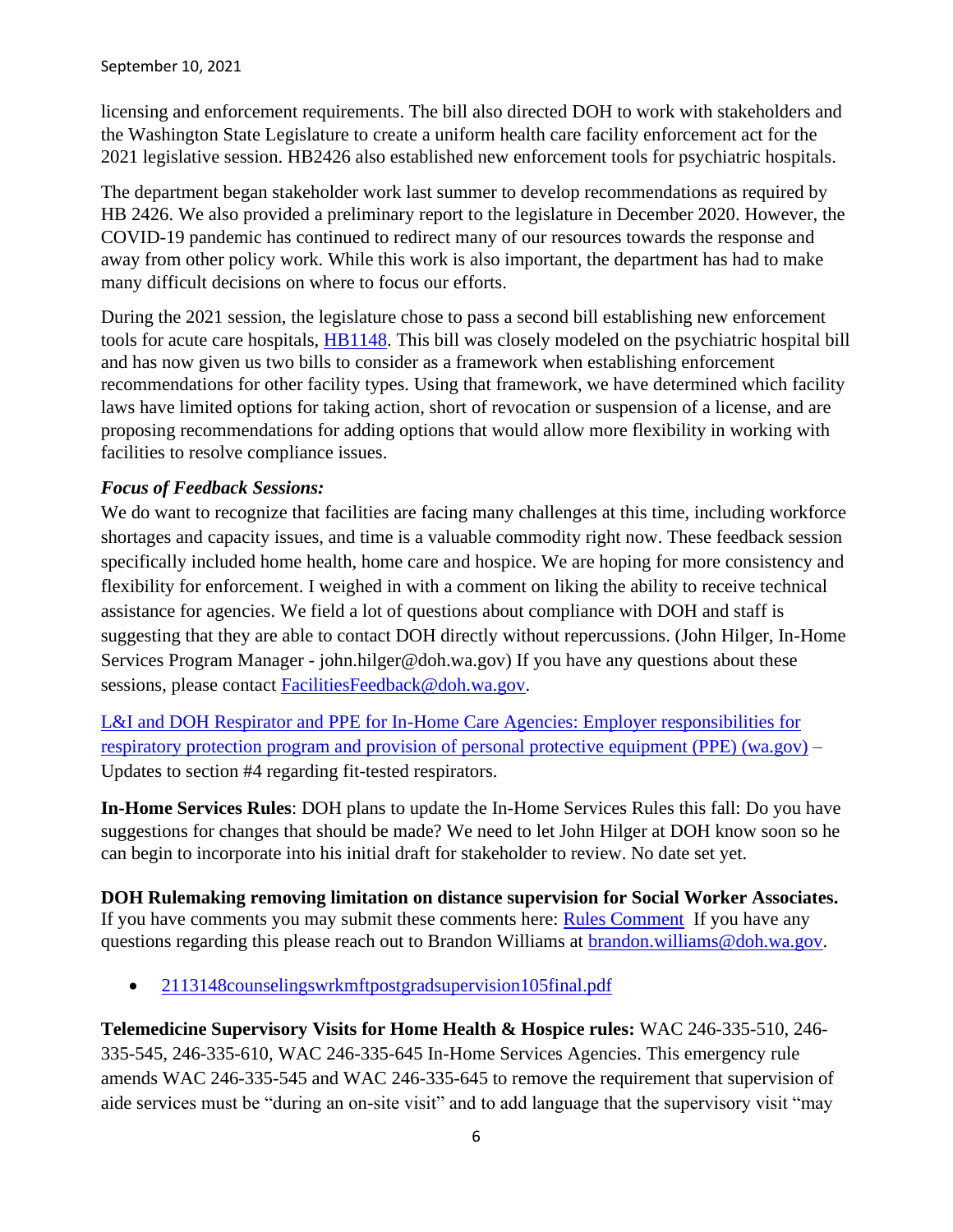be conducted on-site or via telemedicine." This rule will allow home health and hospice agencies to perform supervision either on-site or via telemedicine. This rule also amends the definition of "telemedicine" in WAC 246-335-510 and WAC 246-335-610 to clarify that telemedicine applies to both delivery of health care services and supervision of direct care providers and how it is to be used. Federal and state COVID-19-related guidelines and Department of Health (department) waivers, filed under WSR 20-10-061, currently allow home health and hospice agencies to implement social distancing practices and to limit in-person contact to reduce the spread of the virus filed as [WSR# 21-16-096.](https://lnks.gd/l/eyJhbGciOiJIUzI1NiJ9.eyJidWxsZXRpbl9saW5rX2lkIjoxMDgsInVyaSI6ImJwMjpjbGljayIsImJ1bGxldGluX2lkIjoiMjAyMTA4MTMuNDQ1MzcwODEiLCJ1cmwiOiJodHRwczovL3d3dy5kb2gud2EuZ292L1BvcnRhbHMvMS9Eb2N1bWVudHMvMTEwMC8yMTE2LzIxMTYwOTZpbmhvbWVzZXJ2aWNlYWdlbmNpZXNyZW1vdmVyZXFvZnN1cGVydmlzaW9ub2ZhaWQxMDNFZmluYWwucGRmIn0.zAd7LVrLD8lkCfaLqGZKV3JixbUTbHZtaJ9hDrINs04/s/717258116/br/110879746830-l)

**Home Health Certificate of Need:** HCAW requested new rulemaking around home health certificate of need last year and was approved by DOH, then got delayed due to COVID-19. The current guidelines have not been updated since the mid-1980's and they need to be modernized by current standards. We are hearing that the rule making process is due to start up again sometime this fall. We are making plans to gather data prior to the rulemaking starting to get a good feel where the industry is currently at in our state. More to come!

**Hospice Certificate of Need:** Opening rules date has not been set by DOH yet. In March 2020, Governor Inslee issued **Proclamation 20-36** waiving portions of Washington's Certificate of Need statutes and rules for the purpose of allowing providers within Washington to expand and/or establish services for the specific reason of responding to the COVID-19 pandemic within Washington. At this point DOH is working on plans to transition from the pandemic response. As part of these efforts, the CN Program is sent a survey to determine which providers in Washington have expanded under the provisions of Proclamation 20-36. According to DOH 6 hospices responded to the survey.

**Emergency Rules Filed on Medication Assistance:** The Pharmacy Quality Assurance Commission (commission) and Department of Health (department) have jointly filed emergency rules to reinstate medication assistance rules as permitted under chapter 69.41 RCW. Specifically, these rules, filed under [WSR 21-15-108](https://lnks.gd/l/eyJhbGciOiJIUzI1NiJ9.eyJidWxsZXRpbl9saW5rX2lkIjoxMDEsInVyaSI6ImJwMjpjbGljayIsImJ1bGxldGluX2lkIjoiMjAyMTA3MjYuNDM3MjY5MjEiLCJ1cmwiOiJodHRwczovL2NvbnRlbnQuZ292ZGVsaXZlcnkuY29tL2F0dGFjaG1lbnRzL1dBRE9ILzIwMjEvMDcvMjYvZmlsZV9hdHRhY2htZW50cy8xODg4Njg0L1dTUjIxMTUxMDhwaGFybWFjeW1lZGljYXRpb25hc3Npc3RhbmNlMTAzZWZpbmFsLnBkZiJ9.rgNlZsR4Q1GlqI7u8w9Vc68MRVlLw_hUDm9l_vusu2s/s/717258116/br/109942125099-l) establish criteria for medication assistance in communitybased and in-home care settings in accordance with [RCW 69.41.010\(15\).](https://lnks.gd/l/eyJhbGciOiJIUzI1NiJ9.eyJidWxsZXRpbl9saW5rX2lkIjoxMDIsInVyaSI6ImJwMjpjbGljayIsImJ1bGxldGluX2lkIjoiMjAyMTA3MjYuNDM3MjY5MjEiLCJ1cmwiOiJodHRwczovL2FwcC5sZWcud2EuZ292L1JDVy9kZWZhdWx0LmFzcHg_Y2l0ZT02OS40MS4wMTAifQ.sG6J82QbLgXSy6-PWvASO4iL_RQnwy4hvSiDOrbr24g/s/717258116/br/109942125099-l) These rules help impacted individuals retain their independence and live in the least restrictive setting, such as their own home, longer by providing means and guidance for medication assistance. For more information and to view the rule language, please follow [this link.](https://lnks.gd/l/eyJhbGciOiJIUzI1NiJ9.eyJidWxsZXRpbl9saW5rX2lkIjoxMDMsInVyaSI6ImJwMjpjbGljayIsImJ1bGxldGluX2lkIjoiMjAyMTA3MjYuNDM3MjY5MjEiLCJ1cmwiOiJodHRwczovL2NvbnRlbnQuZ292ZGVsaXZlcnkuY29tL2F0dGFjaG1lbnRzL1dBRE9ILzIwMjEvMDcvMjYvZmlsZV9hdHRhY2htZW50cy8xODg4Njg0L1dTUjIxMTUxMDhwaGFybWFjeW1lZGljYXRpb25hc3Npc3RhbmNlMTAzZWZpbmFsLnBkZiJ9.XbGpZlG_kPeCBM_HV0SwMWaTcbLYDBiiaoBCHixY3Vs/s/717258116/br/109942125099-l) Contact [WSPQAC@doh.wa.gov](mailto:WSPQAC@doh.wa.gov) with questions.

### *Office of the Insurance Commissioner (OIC)*

Telemedicine and audio-only telemedicine services rulemaking from OIC: Telemedicine Audio-Only 2021 Legislation: [Substitute House Bill 1196](https://na01.safelinks.protection.outlook.com/?url=https%3A%2F%2Flnks.gd%2Fl%2FeyJhbGciOiJIUzI1NiJ9.eyJidWxsZXRpbl9saW5rX2lkIjoxMDEsInVyaSI6ImJwMjpjbGljayIsImJ1bGxldGluX2lkIjoiMjAyMTA3MDkuNDMwMzcxNzEiLCJ1cmwiOiJodHRwOi8vbGF3ZmlsZXNleHQubGVnLndhLmdvdi9iaWVubml1bS8yMDIxLTIyL1BkZi9CaWxscy9Ib3VzZSUyMFBhc3NlZCUyMExlZ2lzbGF0dXJlLzExOTYtUy5QTC5wZGY_cT0yMDIxMDYwMjExMDAwNSJ9.CK-2KCexuR4Ynttl7qqhJURFe41wwpAFROzVFTyPBYM%2Fs%2F946843739%2Fbr%2F109121952329-l&data=04%7C01%7C%7C924e6dc6311f4ca8261608d94332a71a%7C84df9e7fe9f640afb435aaaaaaaaaaaa%7C1%7C0%7C637614707105838099%7CUnknown%7CTWFpbGZsb3d8eyJWIjoiMC4wLjAwMDAiLCJQIjoiV2luMzIiLCJBTiI6Ik1haWwiLCJXVCI6Mn0%3D%7C1000&sdata=FlG0FByQz5c7N5BKza%2FpWm7Vs9a9eRkFsZpQ9rPlsmU%3D&reserved=0) was passed during the 2021 legislative session and requires the following regarding the practice of telemedicine. OIC released a stakeholder draft for the telemedicine and audio-only telemedicine services rule (R 2021-06). This rule will implement ESHB 1196, related to coverage of telemedicine and audio-only telemedicine services.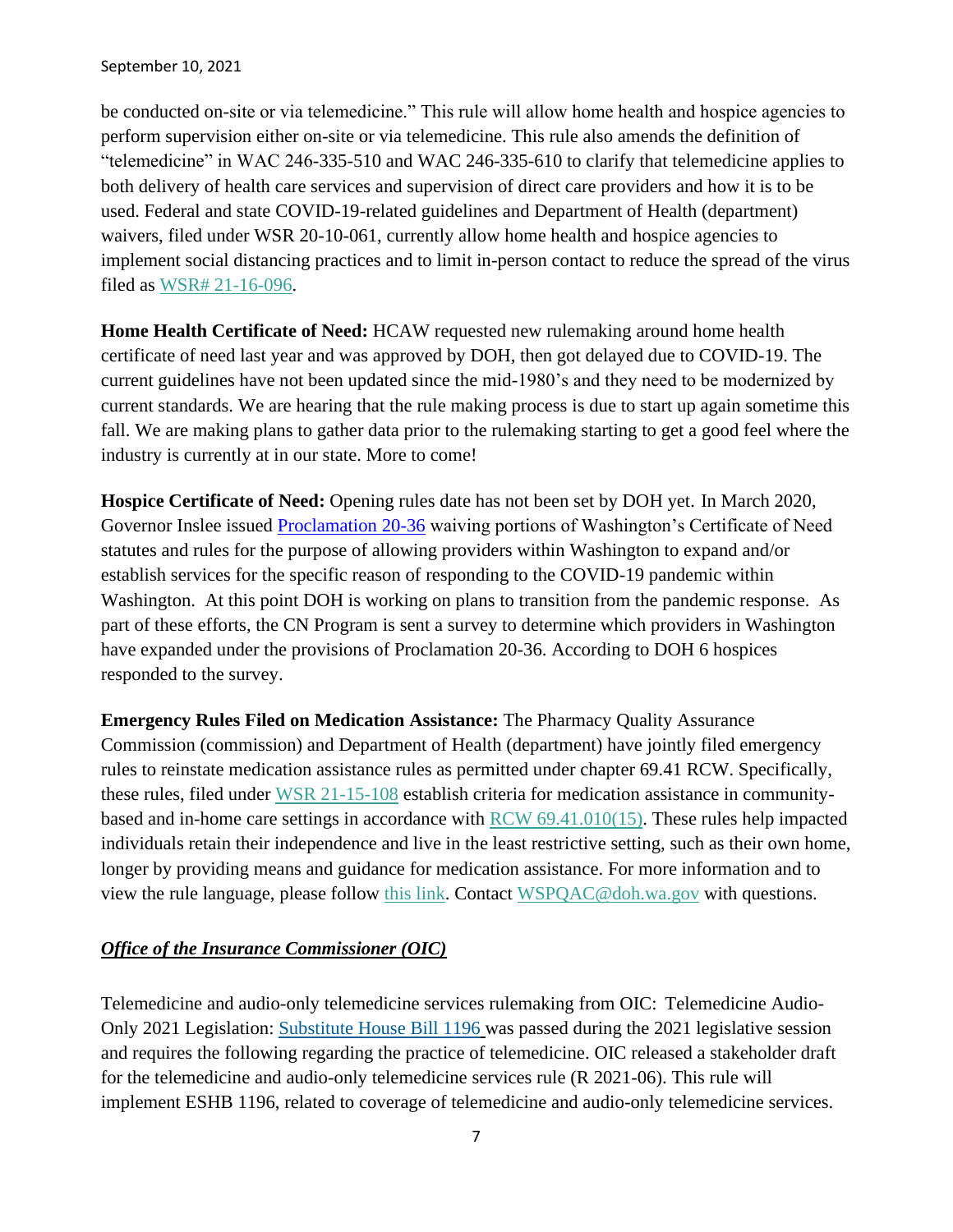This rule will clarify terms related to several components of the new law and facilitate implementation of the law by ensuring that all affected entities understand their rights and obligations under the new law. Comments on the second stakeholder draft are due Aug. 31, 2021; please send them to [rulescoordinator@oic.wa.gov.](mailto:rulesc@oic.wa.gov) For more information, including the text of the stakeholder draft, please [visit the rule's webpage](https://lnks.gd/l/eyJhbGciOiJIUzI1NiJ9.eyJidWxsZXRpbl9saW5rX2lkIjoxMDAsInVyaSI6ImJwMjpjbGljayIsImJ1bGxldGluX2lkIjoiMjAyMTA4MjAuNDQ4MzgyOTEiLCJ1cmwiOiJodHRwczovL3d3dy5pbnN1cmFuY2Uud2EuZ292L3RlbGVtZWRpY2luZS1hbmQtYXVkaW8tb25seS10ZWxlbWVkaWNpbmUtc2VydmljZXMtci0yMDIxLTA2P3V0bV9jb250ZW50PSZ1dG1fbWVkaXVtPWVtYWlsJnV0bV9uYW1lPSZ1dG1fc291cmNlPWdvdmRlbGl2ZXJ5JnV0bV90ZXJtPSJ9.PHJFnbfDEYmFpYlS8GmkpB_MMNq4Hy_gy3MIbl_AUn8/s/378224492/br/111216796808-l).

# *DSHS/ALTSA*

**DSHS regarding CARE assessments:** Due to the rising COVID cases in Skilled Nursing and Assisted Living facilities, Home and Community Services (HCS) is temporarily stopping in-person visits and resuming telephonic CARE assessments for Medicaid residents in these setting types effective September 13th. HCS will continue to work with Adult Family Home and Enhanced Service Facility providers on a case-by-case basis, evaluating the most appropriate response between in-person and telephonic visits based on provider/client needs: HCS Return to Telephonic [Medicaid Assessments](https://lnks.gd/l/eyJhbGciOiJIUzI1NiJ9.eyJidWxsZXRpbl9saW5rX2lkIjoxMDEsInVyaSI6ImJwMjpjbGljayIsImJ1bGxldGluX2lkIjoiMjAyMTA5MTAuNDU3ODAyNjEiLCJ1cmwiOiJodHRwczovL2NvbnRlbnQuZ292ZGVsaXZlcnkuY29tL2F0dGFjaG1lbnRzL1dBRFNIU0FMVFNBLzIwMjEvMDkvMTAvZmlsZV9hdHRhY2htZW50cy8xOTMxNjg4L0RlYXIlMjBQcm92aWRlciUyMExldHRlciUyMEhDUyUyMFJlc3VtaW5nJTIwVGVsZXBob25pYyUyMEFzc2Vzc2luZyUyMGluJTIwU05GcyUyMGFuZCUyMEFMRnMucGRmIn0.iim6g2E3hMm8eRgKW2vGCPgKUPvvVoSggyVg8o1PY3U/s/763120867/br/112220625427-l)

**DSHS filed an emergency rule on Disqualifying Crimes**: On July 30 to implement the changes related to the passage of [Substitute House Bill 1411,](https://lnks.gd/l/eyJhbGciOiJIUzI1NiJ9.eyJidWxsZXRpbl9saW5rX2lkIjoxMDEsInVyaSI6ImJwMjpjbGljayIsImJ1bGxldGluX2lkIjoiMjAyMTA4MDIuNDQwMjI0OTEiLCJ1cmwiOiJodHRwOi8vbGF3ZmlsZXNleHQubGVnLndhLmdvdi9iaWVubml1bS8yMDIxLTIyL1BkZi9CaWxscy9TZXNzaW9uJTIwTGF3cy9Ib3VzZS8xNDExLVMuU0wucGRmP3E9MjAyMTA4MDIxMzA3MzImdXRtX21lZGl1bT1lbWFpbCZ1dG1fc291cmNlPWdvdmRlbGl2ZXJ5In0.E0GYPoIC5NWRjd6COMh5Zm7T060_gZ4_msoPjBRk49g/s/815314662/br/110259580628-l) which adds time limitations to certain crimes which were previously permanently disqualifying. To read the filing notice and rule, click [here.](https://lnks.gd/l/eyJhbGciOiJIUzI1NiJ9.eyJidWxsZXRpbl9saW5rX2lkIjoxMDIsInVyaSI6ImJwMjpjbGljayIsImJ1bGxldGluX2lkIjoiMjAyMTA4MDIuNDQwMjI0OTEiLCJ1cmwiOiJodHRwczovL3d3dy5kc2hzLndhLmdvdi9zaXRlcy9kZWZhdWx0L2ZpbGVzL3JwYXUvZG9jdW1lbnRzLzEwM0UtMjEtMTYtMDY4LnBkZj91dG1fbWVkaXVtPWVtYWlsJnV0bV9zb3VyY2U9Z292ZGVsaXZlcnkifQ.GFoxmt9Nek0Kfhv_PGCB0bS8A9pia0w4sbjnsIPRG30/s/815314662/br/110259580628-l)

**DSHS and DOH Stakeholder Workgroups on Legislation:** During the 2021 legislative session, the legislature passed two bills in response to the COVID-19 public health emergency with major impacts on long-term care facilities and homes. I have been invited to participate in these meetings and have attended the first stakeholder meeting for SHB 1218 where they discussed parameters for the workgroup and an October 2021 deadline to submit a draft to state agencies for review before December 2021 deadline. No meeting date set for HB 1120 yet…more to come!

[SHB 1218](https://app.leg.wa.gov/billsummary?BillNumber=1218&Year=2021&Initiative=false) addresses the quality of life, health, and safety of long-term care residents during a state of emergency, such as a pandemic. Barb Hansen and I are attending these meetings .The legislation directs the department develop rules requiring long-term care facilities to develop emergency preparedness plans, respond to communications from the public, make accommodations to assist residents with communication, maintain current resident information, post any notice of stop placement, and support a resident's right to visitation from an essential support person during times when visitation is otherwise limited. This project is expected to begin in the summer of 2021 and continue through the adoption of the final rules. If you have any questions or if you want to participate in the rule-making process, please contact the Policy Unit at respolicy@dshs.wa.gov.

**DSHS Consumer Directed Employer for Home Care Workers:** New changes for Individual Providers (IP) are underway. These changes include how IPs are employed and paid. Consumer Direct Care Network Washington (CDWA) was selected by DSHS to become the Consumer Directed Employer (CDE) of all IPs. To learn more about this change and the CDE, please join the public webinars CDWA will be hosting this month.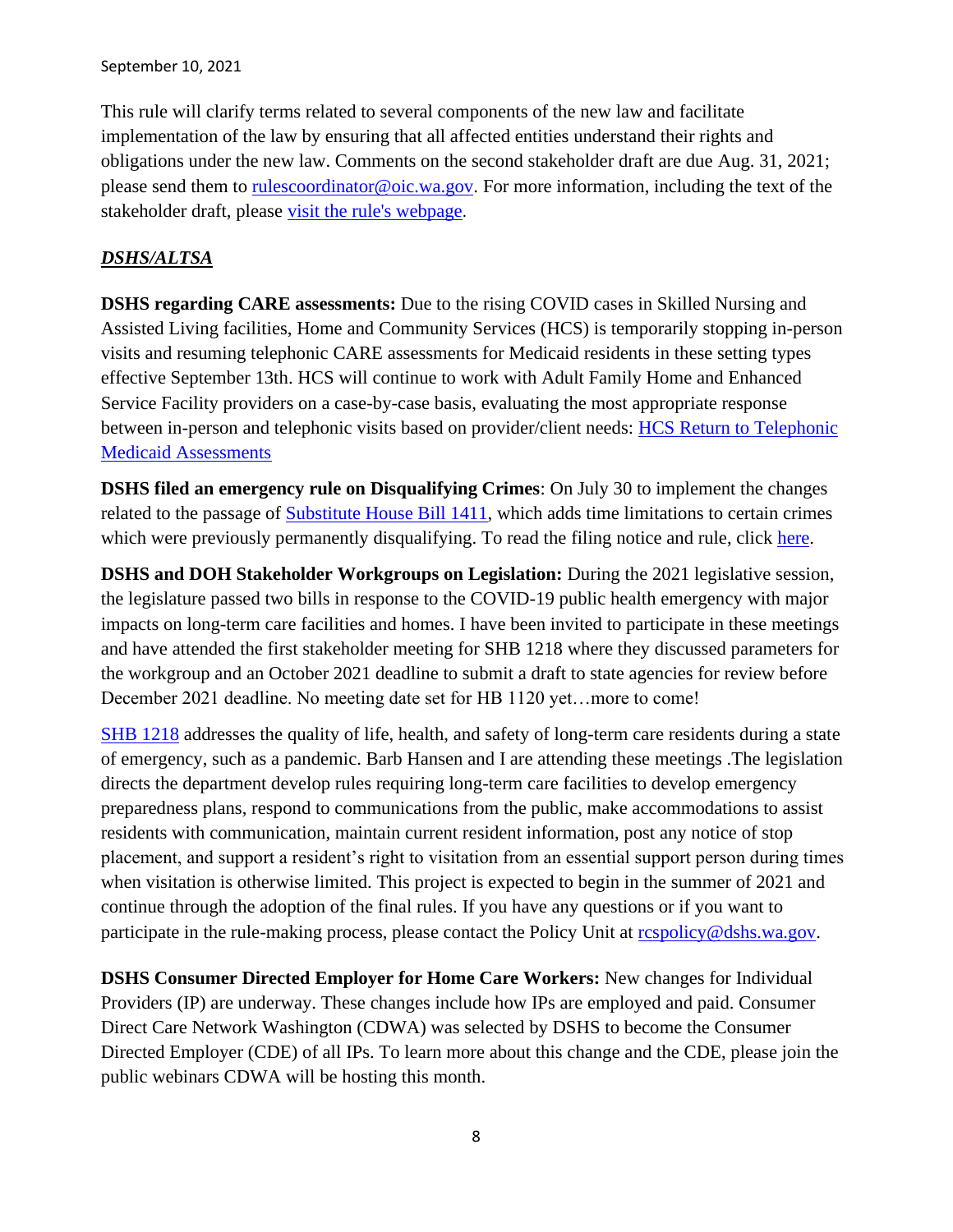Interested persons are welcome to register for any webinars that apply to them. Attendees will have the opportunity to ask questions during the webinars. Questions will be answered and posted in the Resources section of the CDWA website [\(https://www.consumerdirectwa.com/\)](https://lnks.gd/l/eyJhbGciOiJIUzI1NiJ9.eyJidWxsZXRpbl9saW5rX2lkIjoxMDEsInVyaSI6ImJwMjpjbGljayIsImJ1bGxldGluX2lkIjoiMjAyMTA5MDEuNDUzNDM5MzEiLCJ1cmwiOiJodHRwczovL2djYzAyLnNhZmVsaW5rcy5wcm90ZWN0aW9uLm91dGxvb2suY29tLz9kYXRhPTA0JTdDMDElN0NhbmdlbC5zdWxpdmFuJTQwZHNocy53YS5nb3YlN0MxZDFkY2U4YTM3OTA0NTcwY2RjZjA4ZDk2ZDU2ZjE4ZCU3QzExZDBlMjE3MjY0ZTQwMGE4YmEwNTdkY2MxMjdkNzJkJTdDMCU3QzAlN0M2Mzc2NjEwNDI0NjM4NzY5NjklN0NVbmtub3duJTdDVFdGcGJHWnNiM2Q4ZXlKV0lqb2lNQzR3TGpBd01EQWlMQ0pRSWpvaVYybHVNeklpTENKQlRpSTZJazFoYVd3aUxDSlhWQ0k2TW4wJTNEJTdDMTAwMCZyZXNlcnZlZD0wJnNkYXRhPTFBcHY4VDBNQVU3eG9tcCUyQkI2Z2x3TWklMkJHVWw3Nk1vS09Ca2N2VjNLblNVJTNEJnVybD1odHRwcyUzQSUyRiUyRnd3dy5jb25zdW1lcmRpcmVjdHdhLmNvbSUyRiUzRnV0bV9tZWRpdW0lM0RlbWFpbCUyNnV0bV9zb3VyY2UlM0Rnb3ZkZWxpdmVyeSZ1dG1fbWVkaXVtPWVtYWlsJnV0bV9zb3VyY2U9Z292ZGVsaXZlcnkifQ.Ui6XdwlWnxFC7l1VrsatIhM7uXfmVkpsZf2u3fqC2f8/s/815314662/br/111718422491-l) along with recordings of the CDWA webinars.

- **Getting Ready for the CDE,** Wednesday, September 8, 1:30 pm PDT [https://zoom.us/webinar/register/WN\\_0l30VqNDQMyOTmcrhSpMUA](https://lnks.gd/l/eyJhbGciOiJIUzI1NiJ9.eyJidWxsZXRpbl9saW5rX2lkIjoxMDIsInVyaSI6ImJwMjpjbGljayIsImJ1bGxldGluX2lkIjoiMjAyMTA5MDEuNDUzNDM5MzEiLCJ1cmwiOiJodHRwczovL2djYzAyLnNhZmVsaW5rcy5wcm90ZWN0aW9uLm91dGxvb2suY29tLz9kYXRhPTA0JTdDMDElN0NhbmdlbC5zdWxpdmFuJTQwZHNocy53YS5nb3YlN0MxZDFkY2U4YTM3OTA0NTcwY2RjZjA4ZDk2ZDU2ZjE4ZCU3QzExZDBlMjE3MjY0ZTQwMGE4YmEwNTdkY2MxMjdkNzJkJTdDMCU3QzAlN0M2Mzc2NjEwNDI0NjM4ODY4OTQlN0NVbmtub3duJTdDVFdGcGJHWnNiM2Q4ZXlKV0lqb2lNQzR3TGpBd01EQWlMQ0pRSWpvaVYybHVNeklpTENKQlRpSTZJazFoYVd3aUxDSlhWQ0k2TW4wJTNEJTdDMTAwMCZyZXNlcnZlZD0wJnNkYXRhPTl1cUZadEs0NHFaUUVqTiUyRjlFZ3ZjeXNCekVmVm82VkVKRmwlMkI5cGxSSTZVJTNEJnVybD1odHRwcyUzQSUyRiUyRnpvb20udXMlMkZ3ZWJpbmFyJTJGcmVnaXN0ZXIlMkZXTl8wbDMwVnFORFFNeU9UbWNyaFNwTVVBJTNGdXRtX21lZGl1bSUzRGVtYWlsJTI2dXRtX3NvdXJjZSUzRGdvdmRlbGl2ZXJ5JnV0bV9tZWRpdW09ZW1haWwmdXRtX3NvdXJjZT1nb3ZkZWxpdmVyeSJ9.DsGyNGhxns0DirCKajYOy1Ix8Kk63DDwVn-HM6n-59M/s/815314662/br/111718422491-l)
- **Payroll Schedule Change and Work Week Limits (WWLs),** Tuesday, September 14, 11:30 am PDT [https://zoom.us/webinar/register/WN\\_vXktqX4sSZOKjFe\\_zizRBQ](https://lnks.gd/l/eyJhbGciOiJIUzI1NiJ9.eyJidWxsZXRpbl9saW5rX2lkIjoxMDMsInVyaSI6ImJwMjpjbGljayIsImJ1bGxldGluX2lkIjoiMjAyMTA5MDEuNDUzNDM5MzEiLCJ1cmwiOiJodHRwczovL2djYzAyLnNhZmVsaW5rcy5wcm90ZWN0aW9uLm91dGxvb2suY29tLz9kYXRhPTA0JTdDMDElN0NhbmdlbC5zdWxpdmFuJTQwZHNocy53YS5nb3YlN0MxZDFkY2U4YTM3OTA0NTcwY2RjZjA4ZDk2ZDU2ZjE4ZCU3QzExZDBlMjE3MjY0ZTQwMGE4YmEwNTdkY2MxMjdkNzJkJTdDMCU3QzAlN0M2Mzc2NjEwNDI0NjM4ODY4OTQlN0NVbmtub3duJTdDVFdGcGJHWnNiM2Q4ZXlKV0lqb2lNQzR3TGpBd01EQWlMQ0pRSWpvaVYybHVNeklpTENKQlRpSTZJazFoYVd3aUxDSlhWQ0k2TW4wJTNEJTdDMTAwMCZyZXNlcnZlZD0wJnNkYXRhPSUyQjlVSjZGaVNnNGRPJTJGYVRmMG1yRkRKZjFTWSUyQjkzQ0FlQ0dvcTU1QkklMkJPayUzRCZ1cmw9aHR0cHMlM0ElMkYlMkZ6b29tLnVzJTJGd2ViaW5hciUyRnJlZ2lzdGVyJTJGV05fdlhrdHFYNHNTWk9LakZlX3ppelJCUSUzRnV0bV9tZWRpdW0lM0RlbWFpbCUyNnV0bV9zb3VyY2UlM0Rnb3ZkZWxpdmVyeSZ1dG1fbWVkaXVtPWVtYWlsJnV0bV9zb3VyY2U9Z292ZGVsaXZlcnkifQ.LAU8AeBx--KkMe50LjESReutTDozesqTqRMQ7vGgSbw/s/815314662/br/111718422491-l)
- **Client Responsibility**, Friday, September 17, 3:00 pm PDT [https://zoom.us/webinar/register/WN\\_hjvDIlgETnKkrwBmQVC6BA](https://lnks.gd/l/eyJhbGciOiJIUzI1NiJ9.eyJidWxsZXRpbl9saW5rX2lkIjoxMDQsInVyaSI6ImJwMjpjbGljayIsImJ1bGxldGluX2lkIjoiMjAyMTA5MDEuNDUzNDM5MzEiLCJ1cmwiOiJodHRwczovL2djYzAyLnNhZmVsaW5rcy5wcm90ZWN0aW9uLm91dGxvb2suY29tLz9kYXRhPTA0JTdDMDElN0NhbmdlbC5zdWxpdmFuJTQwZHNocy53YS5nb3YlN0MxZDFkY2U4YTM3OTA0NTcwY2RjZjA4ZDk2ZDU2ZjE4ZCU3QzExZDBlMjE3MjY0ZTQwMGE4YmEwNTdkY2MxMjdkNzJkJTdDMCU3QzAlN0M2Mzc2NjEwNDI0NjM4OTY4NDklN0NVbmtub3duJTdDVFdGcGJHWnNiM2Q4ZXlKV0lqb2lNQzR3TGpBd01EQWlMQ0pRSWpvaVYybHVNeklpTENKQlRpSTZJazFoYVd3aUxDSlhWQ0k2TW4wJTNEJTdDMTAwMCZyZXNlcnZlZD0wJnNkYXRhPUtKUGNCZkloSVd6STlZUzgzcDUlMkYwYSUyQkNLTHVSQSUyQiUyQkYxJTJCbVRaanAyWlVjJTNEJnVybD1odHRwcyUzQSUyRiUyRnpvb20udXMlMkZ3ZWJpbmFyJTJGcmVnaXN0ZXIlMkZXTl9oanZESWxnRVRuS2tyd0JtUVZDNkJBJTNGdXRtX21lZGl1bSUzRGVtYWlsJTI2dXRtX3NvdXJjZSUzRGdvdmRlbGl2ZXJ5JnV0bV9tZWRpdW09ZW1haWwmdXRtX3NvdXJjZT1nb3ZkZWxpdmVyeSJ9.wa2SSZkbBQ10PkT2Fj5Oa01YvNFolbHRD2-pkodEjVM/s/815314662/br/111718422491-l)
- **Parent Providers and Live-in Providers, Tuesday, September 21, 3:30pm PDT**  [https://zoom.us/webinar/register/WN\\_3nR3-U8HSXCrmg8wYpaFWg](https://lnks.gd/l/eyJhbGciOiJIUzI1NiJ9.eyJidWxsZXRpbl9saW5rX2lkIjoxMDUsInVyaSI6ImJwMjpjbGljayIsImJ1bGxldGluX2lkIjoiMjAyMTA5MDEuNDUzNDM5MzEiLCJ1cmwiOiJodHRwczovL2djYzAyLnNhZmVsaW5rcy5wcm90ZWN0aW9uLm91dGxvb2suY29tLz9kYXRhPTA0JTdDMDElN0NhbmdlbC5zdWxpdmFuJTQwZHNocy53YS5nb3YlN0MxZDFkY2U4YTM3OTA0NTcwY2RjZjA4ZDk2ZDU2ZjE4ZCU3QzExZDBlMjE3MjY0ZTQwMGE4YmEwNTdkY2MxMjdkNzJkJTdDMCU3QzAlN0M2Mzc2NjEwNDI0NjM4OTY4NDklN0NVbmtub3duJTdDVFdGcGJHWnNiM2Q4ZXlKV0lqb2lNQzR3TGpBd01EQWlMQ0pRSWpvaVYybHVNeklpTENKQlRpSTZJazFoYVd3aUxDSlhWQ0k2TW4wJTNEJTdDMTAwMCZyZXNlcnZlZD0wJnNkYXRhPSUyRnhoS1lIRVBSWjRRSFFHQTNQS0NtNm1vNkhWdWZiNnhabHdldHNZU1VXWSUzRCZ1cmw9aHR0cHMlM0ElMkYlMkZ6b29tLnVzJTJGd2ViaW5hciUyRnJlZ2lzdGVyJTJGV05fM25SMy1VOEhTWENybWc4d1lwYUZXZyUzRnV0bV9tZWRpdW0lM0RlbWFpbCUyNnV0bV9zb3VyY2UlM0Rnb3ZkZWxpdmVyeSZ1dG1fbWVkaXVtPWVtYWlsJnV0bV9zb3VyY2U9Z292ZGVsaXZlcnkifQ.JbvC-OjDZAUMM2itnHwCwRQ-s2uA6pBbWto_edsYBPw/s/815314662/br/111718422491-l)
- **DirectMyCare Web Portal and EVV**, Wednesday, September 29, 1:00 pm PDT [https://zoom.us/webinar/register/WN\\_pBHqqAXRSXyoYLiyP-Fk6Q](https://lnks.gd/l/eyJhbGciOiJIUzI1NiJ9.eyJidWxsZXRpbl9saW5rX2lkIjoxMDYsInVyaSI6ImJwMjpjbGljayIsImJ1bGxldGluX2lkIjoiMjAyMTA5MDEuNDUzNDM5MzEiLCJ1cmwiOiJodHRwczovL2djYzAyLnNhZmVsaW5rcy5wcm90ZWN0aW9uLm91dGxvb2suY29tLz9kYXRhPTA0JTdDMDElN0NhbmdlbC5zdWxpdmFuJTQwZHNocy53YS5nb3YlN0MxZDFkY2U4YTM3OTA0NTcwY2RjZjA4ZDk2ZDU2ZjE4ZCU3QzExZDBlMjE3MjY0ZTQwMGE4YmEwNTdkY2MxMjdkNzJkJTdDMCU3QzAlN0M2Mzc2NjEwNDI0NjM4OTY4NDklN0NVbmtub3duJTdDVFdGcGJHWnNiM2Q4ZXlKV0lqb2lNQzR3TGpBd01EQWlMQ0pRSWpvaVYybHVNeklpTENKQlRpSTZJazFoYVd3aUxDSlhWQ0k2TW4wJTNEJTdDMTAwMCZyZXNlcnZlZD0wJnNkYXRhPXMwWnhJdHQ4OE9rNTRMMUlIek1YWlZOempTNDA1eVZYRGdMTGZSb0lrT2MlM0QmdXJsPWh0dHBzJTNBJTJGJTJGem9vbS51cyUyRndlYmluYXIlMkZyZWdpc3RlciUyRldOX3BCSHFxQVhSU1h5b1lMaXlQLUZrNlElM0Z1dG1fbWVkaXVtJTNEZW1haWwlMjZ1dG1fc291cmNlJTNEZ292ZGVsaXZlcnkmdXRtX21lZGl1bT1lbWFpbCZ1dG1fc291cmNlPWdvdmRlbGl2ZXJ5In0.JVLyRHhOAnmSbqLR1b14IPTbGZR39P6splEbm6kLX24/s/815314662/br/111718422491-l)

The changeover to the CDE is starting with a small pilot group of Clients and IPs this month. Remaining Clients and IPs will changeover in two phases later in 2021 and into 2022. IPs will need to submit new documentation to CDWA during the CDE changeover. CDWA will be the employer of all IPs by early 2022.

### **Nursing Care Quality Assurance Commission (NCQAC)**

**NCQAC Advisory Opinions:** Debbie Carlson, NCQAC, is still working on current drafts of advisory opinions that I believe may impact hospices: Portable Orders for Life Sustaining Treatment Revision Draft/Death with Dignity Draft/Determining, Pronouncing and Certifying Death Draft. Here is a link to the NCQAC Advisory Opinion site: [https://www.doh.wa.gov/licensespermitsandcertificates/nursingcommission/practiceinformation#Ad](https://www.doh.wa.gov/licensespermitsandcertificates/nursingcommission/practiceinformation#AdvisoryOpinions) [visoryOpinions](https://www.doh.wa.gov/licensespermitsandcertificates/nursingcommission/practiceinformation#AdvisoryOpinions)

## *Health Care Authority (HCA)*

**Social Worker for Home Health Funding begins July 1, 2021**: Donna and I are meeting with HCA staff to determine how this funding will be implemented through home health Medicaid program. HCA is still in the process of setting this up and payment will be retroactive to July 2, 2021. More to come on this subject!

**Private Duty Nursing issue and Seattle Children's Hospital (SCH):** SCH has initiated a workgroup to discuss how to address medically fragile children being backed up at the hospital for